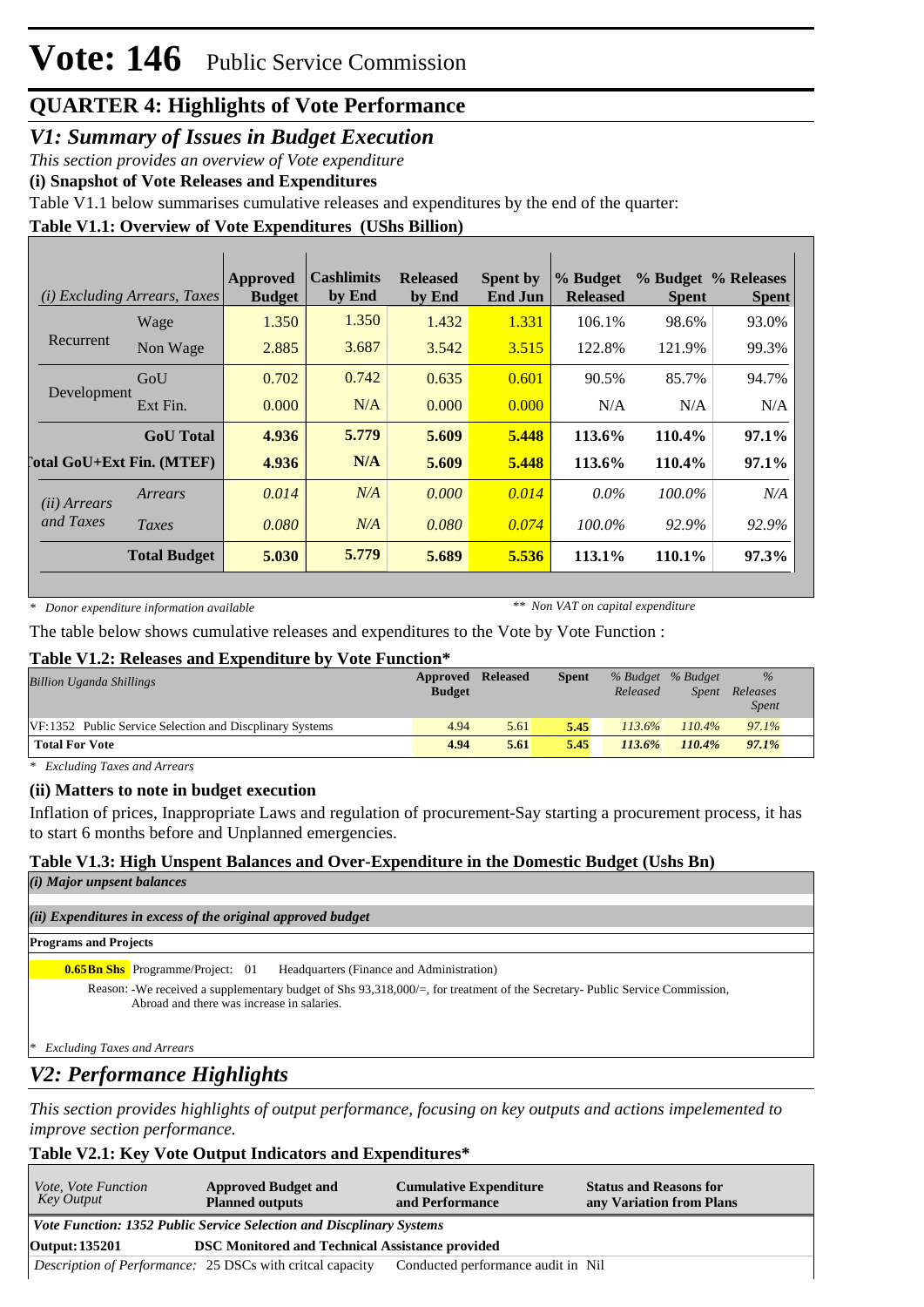| Vote, Vote Function<br><b>Key Output</b>                                                                                                      | <b>Approved Budget and</b><br><b>Planned outputs</b>                                                                                                                                               | <b>Cumulative Expenditure</b><br>and Performance                                                                                                                                                                                                                                                                                                                                                                                                                                                                                                                                                                                                                                                                                                                                                                                                                                                                                                                                | <b>Status and Reasons for</b><br>any Variation from Plans |
|-----------------------------------------------------------------------------------------------------------------------------------------------|----------------------------------------------------------------------------------------------------------------------------------------------------------------------------------------------------|---------------------------------------------------------------------------------------------------------------------------------------------------------------------------------------------------------------------------------------------------------------------------------------------------------------------------------------------------------------------------------------------------------------------------------------------------------------------------------------------------------------------------------------------------------------------------------------------------------------------------------------------------------------------------------------------------------------------------------------------------------------------------------------------------------------------------------------------------------------------------------------------------------------------------------------------------------------------------------|-----------------------------------------------------------|
|                                                                                                                                               | gaps, identified, monitored and<br>technical guidance<br>tendered.<br>The rest will be handled on a<br>regional<br>basis.<br>Complete Appeals<br>submitted processed and<br>decisions communicated | DSC's of Kaberamaido, Serere,<br>Amuria, Ngora, Katakwi, Kumi,<br>Soroti,<br>Bukedea.<br>Processed and concluded a total<br>of 13 appeals received from<br>persons aggrieved by the<br>decisions of the District Service<br>Commissions and 10 appeals<br>from central(Ministry of Local<br>Government, Office of the<br>President, Ministry of East<br>African Community Affairs,<br>Ministry of Internal Affairs,<br>Ministry of Finance, Planning<br>& Economic Dev., Ministry of<br>Public Service, Ministry of<br>Foreign Affairs)                                                                                                                                                                                                                                                                                                                                                                                                                                         |                                                           |
| Performance Indicators:                                                                                                                       |                                                                                                                                                                                                    |                                                                                                                                                                                                                                                                                                                                                                                                                                                                                                                                                                                                                                                                                                                                                                                                                                                                                                                                                                                 |                                                           |
| Percentage of submitted<br>Appeals concluded<br>No. of DSCS with Capacity<br>gaps identified, monitored<br>and Technical guidance<br>tendered |                                                                                                                                                                                                    | 100<br>34                                                                                                                                                                                                                                                                                                                                                                                                                                                                                                                                                                                                                                                                                                                                                                                                                                                                                                                                                                       |                                                           |
| <b>Output Cost:</b>                                                                                                                           | UShs Bn:<br>0.499                                                                                                                                                                                  | UShs Bn:                                                                                                                                                                                                                                                                                                                                                                                                                                                                                                                                                                                                                                                                                                                                                                                                                                                                                                                                                                        | 0.472 % Budget Spent:<br>94.6%                            |
| Output: 135202                                                                                                                                | <b>Selection Systems Development</b>                                                                                                                                                               |                                                                                                                                                                                                                                                                                                                                                                                                                                                                                                                                                                                                                                                                                                                                                                                                                                                                                                                                                                                 |                                                           |
|                                                                                                                                               | Description of Performance: Competence profiles reviewed,<br>Selection instruments<br>developed, capacity of PSC<br>Secretariat staff and Members<br>trained in competence based<br>recruitment.   | Administered selection tests in<br>MDAs as follows:- Arua DSC-<br>[Assistant Procurement Officer,<br>Human Resource Officer &<br><b>Community Development</b><br>Officer];<br><b>Equal Opportunity Commission-</b><br>[Under Secretary, Principal<br>Investigations Officer, Systems<br>Administrator, Senior Research<br>Officer, Research Officer &<br>Public Relations Officer];<br>Kabarole DSC - [Community<br>Development Officer, Human<br>Resource Officer, Agricultural<br>Officer, Assistant Community<br>Development Officer, Enrolled<br>Nurse];<br>Kapchorwa DSC - [Community<br>Development Officer, Human<br>Resource Officer, Education<br>Assistant II, Medical Records<br>Assistant, Accountant, Accounts<br>Assistant, Assistant Community<br>Development Officer, Enrolled<br>Nurse, Office Attendant];<br>Kasese DSC- [Community<br>Development Officer, Human<br>Resource Officer];<br>Maracha DSC - [Education<br>Assistant II, Community<br>Development | Nil                                                       |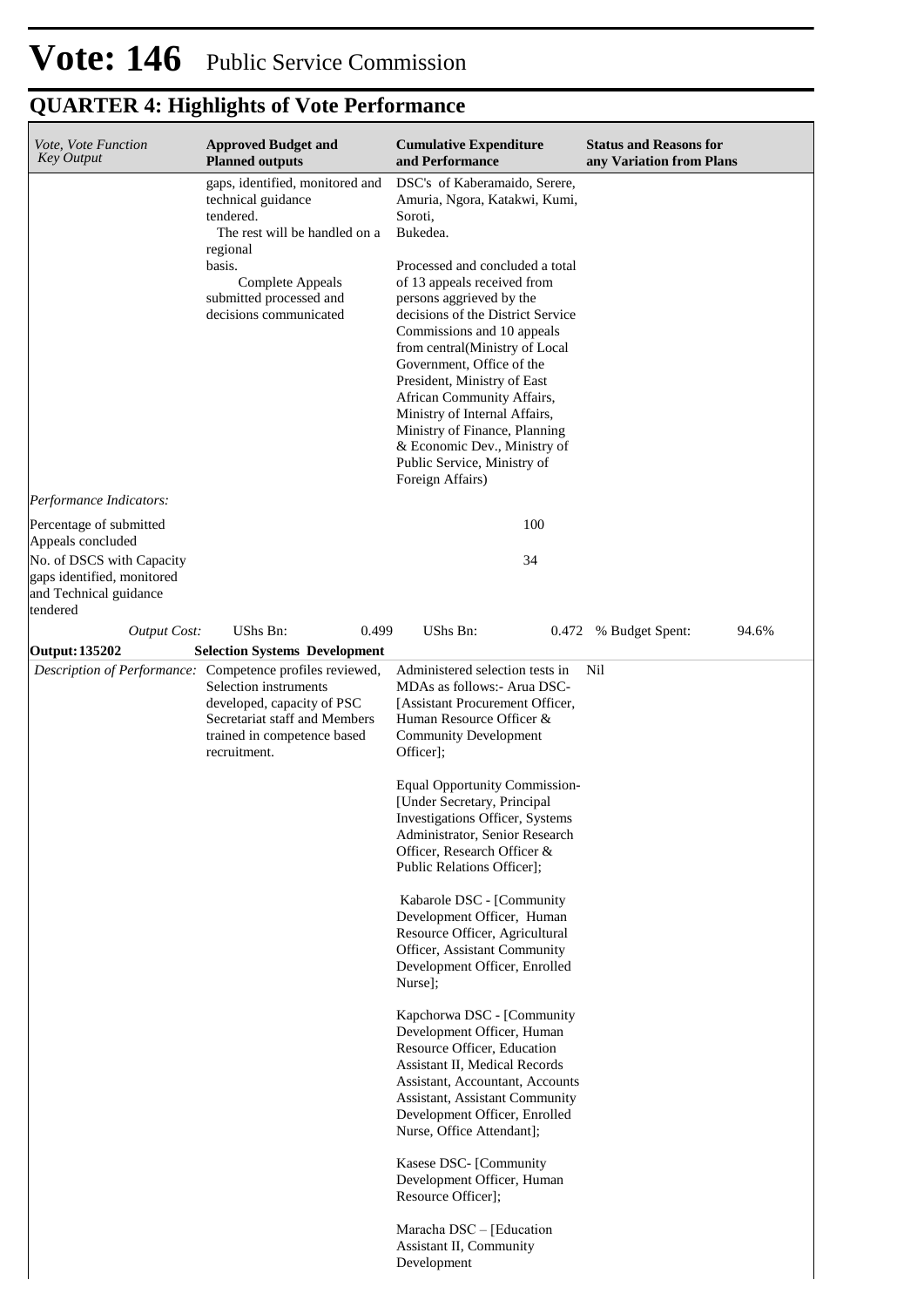| Vote, Vote Function<br><b>Key Output</b>                       | <b>Approved Budget and</b><br><b>Planned outputs</b>   | <b>Cumulative Expenditure</b><br>and Performance                                                                                                                                                                                                                                                                                                                                                                                                        | <b>Status and Reasons for</b><br>any Variation from Plans |  |  |
|----------------------------------------------------------------|--------------------------------------------------------|---------------------------------------------------------------------------------------------------------------------------------------------------------------------------------------------------------------------------------------------------------------------------------------------------------------------------------------------------------------------------------------------------------------------------------------------------------|-----------------------------------------------------------|--|--|
|                                                                |                                                        | Officer];                                                                                                                                                                                                                                                                                                                                                                                                                                               |                                                           |  |  |
|                                                                |                                                        | Mukono DSC - [Human<br>Resource Officer];                                                                                                                                                                                                                                                                                                                                                                                                               |                                                           |  |  |
|                                                                |                                                        | Muni University – [Enrolled<br>Nurse];                                                                                                                                                                                                                                                                                                                                                                                                                  |                                                           |  |  |
|                                                                |                                                        | Nebbi DSC – [Town Agent,<br>Office Attendant, Accounts<br>Assistant, Clerk Assistant.,<br>Porter];                                                                                                                                                                                                                                                                                                                                                      |                                                           |  |  |
|                                                                |                                                        |                                                                                                                                                                                                                                                                                                                                                                                                                                                         |                                                           |  |  |
|                                                                |                                                        | Yumbe DSC – [Community<br>Development Officer, Accounts<br>Assistant].                                                                                                                                                                                                                                                                                                                                                                                  |                                                           |  |  |
|                                                                |                                                        | The Department further<br>administered written tests to<br>short listed candidates under the<br>External Advert 3/2014 for the<br>posts of Immigration Officer<br>Trainee & Immigration<br>Assistant Trainee under<br>Ministry of Internal Affairs and<br>Office of the President[Under<br>Secretaries], Min Public<br>Srevice[Assistant<br>Commissioner-HRM, Human<br>Resorce Officers], Min if Local<br>Government[Chief<br>Administartive Officers]. |                                                           |  |  |
| Performance Indicators:                                        |                                                        |                                                                                                                                                                                                                                                                                                                                                                                                                                                         |                                                           |  |  |
| No. of competence based<br>selections instruments<br>developed | 25                                                     | 27                                                                                                                                                                                                                                                                                                                                                                                                                                                      |                                                           |  |  |
| <b>Output Cost:</b>                                            | UShs Bn:<br>0.629                                      | UShs Bn:                                                                                                                                                                                                                                                                                                                                                                                                                                                | 0.626 % Budget Spent:<br>99.6%                            |  |  |
| Output: 135205                                                 | <b>DSC Capacity Building</b>                           |                                                                                                                                                                                                                                                                                                                                                                                                                                                         |                                                           |  |  |
| Description of Performance: New Members of DSCs                | inducted, performance enhanced Sembabule[5], Rakai[5], | Inducted members of<br>Budaka[2], Amudat[2],<br>Kapchorwa[4], Nakapiririt[3],<br>Butaleja[5], Kamuli[3],<br>Tororo[1], Soroti[4], Mbale[4],<br>Isingiro[5]<br>Appointed Members of DSCs in<br>Adjumani[1], Busia[1],<br>Kabale[1], Kalangala[4],<br>Ntungamo[2], Mubende[2],<br>Pader[1], Maracha[1],<br>Amudat[1], Nakasongola[2],                                                                                                                     | Nil                                                       |  |  |
|                                                                |                                                        | Sironko[2], Ibanda[1],<br>Kaliro[3], Mityana[1],<br>Butaleja[1], Lyantonde[1].                                                                                                                                                                                                                                                                                                                                                                          |                                                           |  |  |
| Performance Indicators:                                        |                                                        |                                                                                                                                                                                                                                                                                                                                                                                                                                                         |                                                           |  |  |
| Number of<br>Members/Secretaries<br>inducted                   |                                                        | 51                                                                                                                                                                                                                                                                                                                                                                                                                                                      |                                                           |  |  |

# Vote: 146 Public Service Commission

# **QUARTER 4: Highlights of Vote Performance**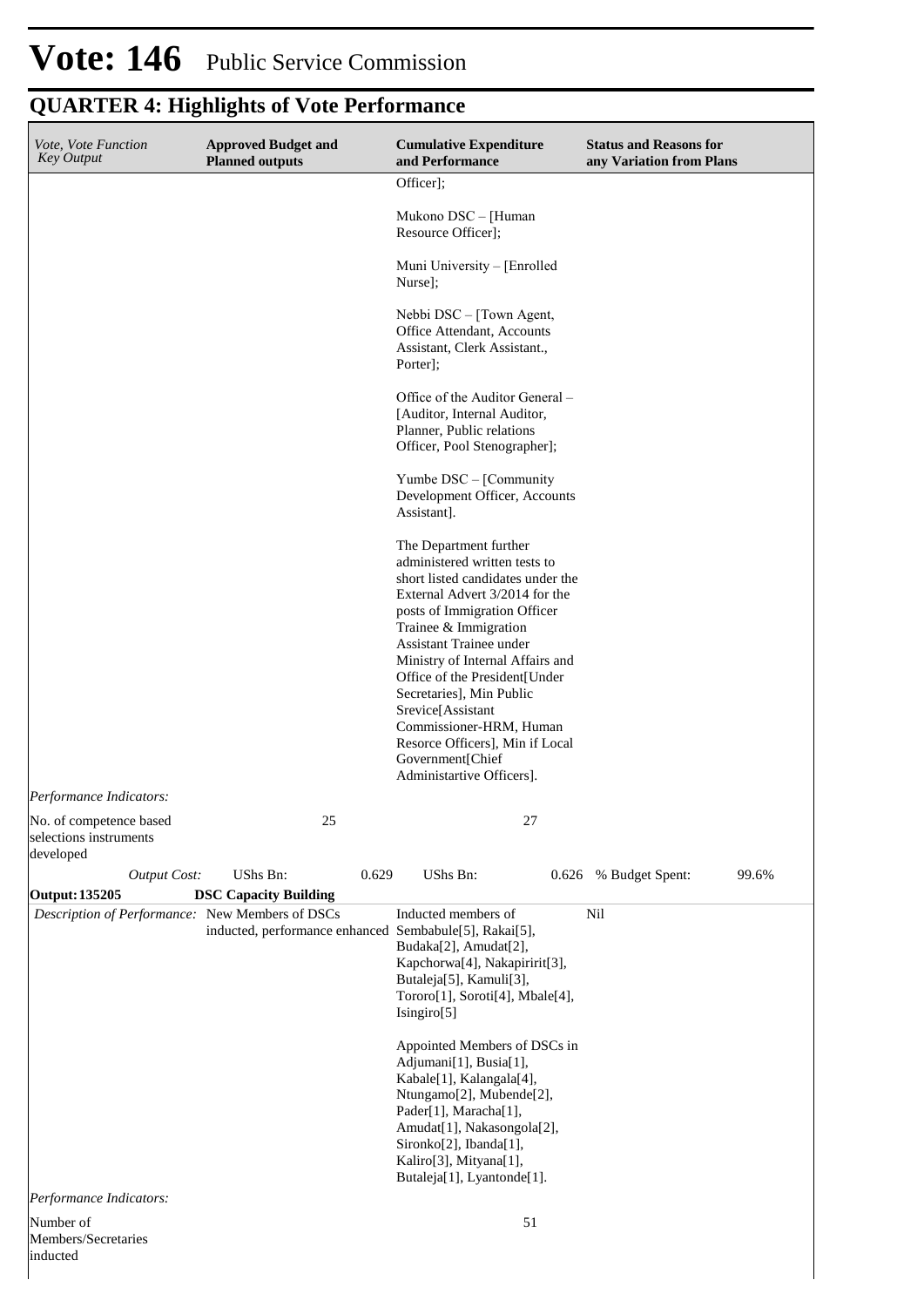| <i>Vote, Vote Function</i><br><b>Key Output</b>             | <b>Approved Budget and</b><br><b>Planned outputs</b> |                        | <b>Cumulative Expenditure</b><br>and Performance | <b>Status and Reasons for</b><br>any Variation from Plans |        |
|-------------------------------------------------------------|------------------------------------------------------|------------------------|--------------------------------------------------|-----------------------------------------------------------|--------|
| <b>Output Cost:</b>                                         | UShs Bn:                                             | 0.131                  | UShs Bn:                                         | % Budget Spent:<br>0.126                                  | 95.7%  |
| Output: 135206                                              | <b>Recruitment Services</b>                          |                        |                                                  |                                                           |        |
| <i>Description of Performance:</i> 5 Adverts to be released |                                                      | Nil                    |                                                  | Nil                                                       |        |
| Performance Indicators:                                     |                                                      |                        |                                                  |                                                           |        |
| Percentage of Declared<br>vacant positions filled           |                                                      |                        |                                                  | 98.4                                                      |        |
| No. of recruitment<br>submissions handled and<br>concluded  | 3500                                                 |                        |                                                  | 3447                                                      |        |
| <b>Output Cost:</b>                                         | UShs Bn:                                             | 0.684                  | UShs Bn:                                         | % Budget Spent:<br>0.679                                  | 99.3%  |
| <b>Vote Function Cost</b>                                   | <b>UShs Bn:</b>                                      | $4.936$ UShs Bn:       |                                                  | 5.448 % Budget Spent:                                     | 110.4% |
| <b>Cost of Vote Services:</b>                               | $UShs Bn$ :                                          | 4.936 <i>UShs Bn</i> : |                                                  | 5.448 $%$ Budget Spent:                                   | 110.4% |

*\* Excluding Taxes and Arrears*

-

### **Table V2.2: Implementing Actions to Improve Vote Performance**

| <b>Planned Actions:</b>                                                                                                                                                                                               | <b>Actual Actions:</b>                                                                         | <b>Reasons for Variation</b> |  |  |  |  |
|-----------------------------------------------------------------------------------------------------------------------------------------------------------------------------------------------------------------------|------------------------------------------------------------------------------------------------|------------------------------|--|--|--|--|
| Vote: 146 Public Service Commission                                                                                                                                                                                   |                                                                                                |                              |  |  |  |  |
| Vote Function: 1352 Public Service Selection and Discplinary Systems                                                                                                                                                  |                                                                                                |                              |  |  |  |  |
| Conduct monitoring visits, offer technical<br>guidance and assess compliance. Develop<br>systems for monitoring compliance and<br>adherence to existing disciplinary and<br>other HRM related procedure and policies. | Conducted monitoring visits, offer<br>technical guidance and assess<br>compliance.             | Nil                          |  |  |  |  |
| Replace old and obsolete computers with<br>new computers. Train and refresh staff in<br>Microsoft Office package                                                                                                      | Old and obsolete computers were<br>replaced with new computers.                                | Nil                          |  |  |  |  |
| Vote: 146 Public Service Commission                                                                                                                                                                                   |                                                                                                |                              |  |  |  |  |
| Vote Function: 1352 Public Service Selection and Discplinary Systems                                                                                                                                                  |                                                                                                |                              |  |  |  |  |
| Develop/Review profiles and conduct<br>research/training to improve the<br>recruitment system                                                                                                                         | Profiles reviewed and research/training<br>to improve the recruitment system were<br>conducted | Nil                          |  |  |  |  |

## *V3: Details of Releases and Expenditure*

*This section provides a comprehensive summary of the outputs delivered by the Vote and further details of Vote expenditures by Vote Function and Expenditure Item.*

### **Table V3.1: GoU Releases and Expenditure by Output\***

| <b>Billion Uganda Shillings</b>                                  | Approved      | <b>Released</b> | <b>Spent</b> | $%$ GoU       | $%$ GoU       | $%$ GoU      |
|------------------------------------------------------------------|---------------|-----------------|--------------|---------------|---------------|--------------|
|                                                                  | <b>Budget</b> |                 |              | <b>Budget</b> | <b>Budget</b> | Releases     |
|                                                                  |               |                 |              | Released      | <i>Spent</i>  | <i>Spent</i> |
| VF:1352 Public Service Selection and Discplinary Systems         | 4.94          | 5.61            | 5.45         | 113.6%        | 110.4%        | 97.1%        |
| Class: Outputs Provided                                          | 4.24          | 4.98            | 4.85         | 117.5%        | 114.4%        | 97.4%        |
| 135201 DSC Monitored and Technical Assistance provided           | 0.50          | 0.50            | 0.47         | $100.0\%$     | 94.6%         | 94.6%        |
| 135202 Selection Systems Development                             | 0.63          | 0.63            | 0.63         | $100.0\%$     | 99.6%         | 99.6%        |
| 135203 Regulation and Standards Development                      | 0.02          | 0.02            | 0.02         | $100.0\%$     | 100.0%        | 100.0%       |
| 135204 Administrative Support Services                           | 2.28          | 3.02            | 2.93         | 132.5%        | 128.7%        | 97.1%        |
| 135205 DSC Capacity Building                                     | 0.13          | 0.13            | 0.13         | $100.0\%$     | 95.7%         | 95.7%        |
| 135206 Recruitment Services                                      | 0.68          | 0.68            | 0.68         | $100.0\%$     | 99.3%         | 99.3%        |
| Class: Outputs Funded                                            | 0.02          | 0.02            | 0.02         | $100.0\%$     | 100.0%        | 100.0%       |
| 135251 Membership to International Organisations (CAPAM,         | 0.02          | 0.02            | 0.02         | $100.0\%$     | 100.0%        | 100.0%       |
| AAPSCOM, AAPAM)                                                  |               |                 |              |               |               |              |
| Class: Capital Purchases                                         | 0.68          | 0.61            | 0.58         | $90.2\%$      | 85.3%         | 94.6%        |
| 135272 Government Buildings and Administrative Infrastructure    | 0.04          | 0.04            | 0.03         | $100.0\%$     | 86.2%         | 86.2%        |
| 135275 Purchase of Motor Vehicles and Other Transport Equipment  | 0.46          | 0.43            | 0.43         | 94.1%         | 94.1%         | 100.0%       |
| 135276 Purchase of Office and ICT Equipment, including Software  | 0.16          | 0.12            | 0.10         | 75.5%         | 58.3%         | 77.1%        |
| 135278 Purchase of Office and Residential Furniture and Fittings | 0.02          | 0.02            | 0.02         | $100.0\%$     | 100.0%        | 100.0%       |
| <b>Total For Vote</b>                                            | 4.94          | 5.61            | 5.45         | 113.6%        | 110.4%        | 97.1%        |

*\* Excluding Taxes and Arrears*